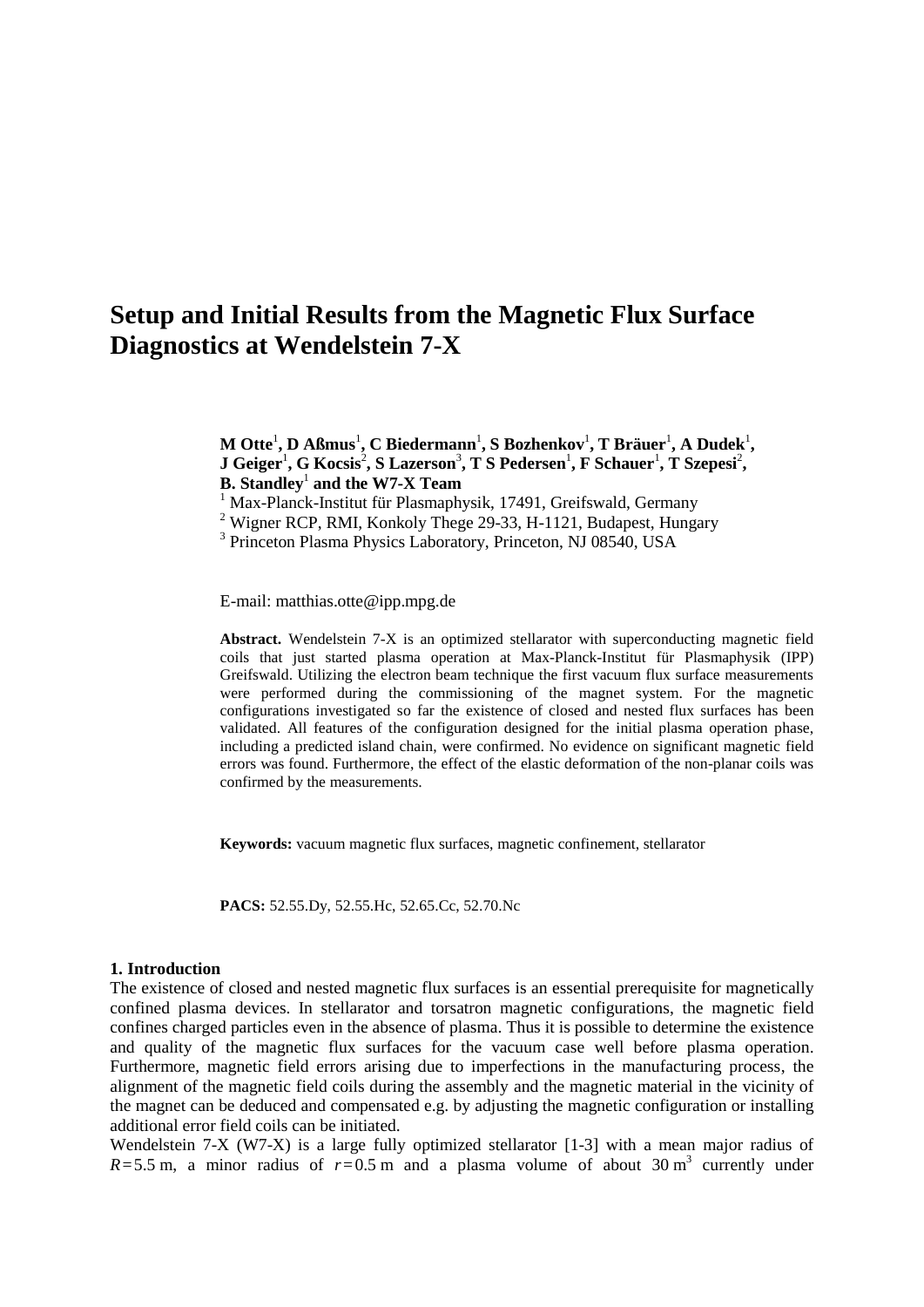commissioning at the Max-Planck-Institute for Plasma Physics in Greifswald, Germany [4,5]. The main magnet system consists of 50 non-planar superconducting coils of five different types (1-5) and 20 planar superconducting coils of two different types (A, B) in a five-fold toroidal periodicity. While the non-planar coils are mainly generating the required magnetic field strength and rotational transform , the planar coils allow to vary between the magnetic configurations. In addition 10 normalconducting sweeping coils integrated inside the plasma vacuum vessel and 5 normal-conducting trim coils outside the cryostat vacuum vessel, also arranged in five-fold toroidal periodicity, can be used to modify the magnetic edge topology and compensate field errors. Each module comprises two identical parts equipped with an island divertor unit to handle particle and thermal fluxes at the plasma edge. The edge topology of the magnetic flux surfaces with a rotational transform of  $t_a = \frac{1}{2}\pi = 1$  results in a  $n/m = 5/5$  island chain of five independent islands, where *n* and *m* are the toroidal and poloidal mode numbers. By varying the current ratio in the non-planar and planar coils, the edge rotational transform can be varied between  $0.7 \le t$ <sub>s</sub> $\le 1.4$ .

## **2. Experimental Setup**

One of the optimization criteria for W7-X is the existence of closed and nested magnetic flux surfaces in a wide parameter range of the magnetic configuration. For the experimental proof of this optimization, a dedicated magnetic flux surface measurement (FSM) diagnostic has been designed, built, tested and installed [4-7]. The diagnostic principle is based on the spatial detection of a probing electron beam emitted along the magnetic field lines inside the confinement region. Electrons are generated by thermionic emission of a hot filament or crystal. A biasing voltage of typically a few tens of volts is applied between the emitter and the plasma vacuum vessel to accelerate the electrons. For the detection of the electrons and their spatial position, various methods were applied in the past. These can be divided into two groups. In the first one the spatial position of the toroidally and poloidally circulating electron beam is detected electrically by measuring directly the electric current by means of moveable (electrostatic) probes or wire frames [8-11]. The second group comprises indirect optical detection methods of the electron beam, either by interaction with a background gas in the plasma vacuum vessel or by the excitation of a fluorescent detector rod [12-18] intersecting the magnetic field lines and hence generating a Poincaré plot. In addition, if the electron beam is exposed to a highly diluted background gas such as argon, nitrogen or hydrogen the whole three-dimensional structure of a field line is visible due to the inelastic collisional excitation. A potential application is the three dimensional in-situ metrology of magnetic field lines [19] and they can also be used as calibration source of other optical diagnostics.

Flux surface measurements are usually performed within a dedicated experimental campaign before the plasma operation whereby the diagnostic has to be first installed and later removed from the plasma vessel. However, there may be effects on the magnetic field system, such as permanent deformations of the magnetic-field coils, or a changing environment, due to the addition or removal of magnetic distortions. It is therefore advantageous to be able to perform flux surface measurements within an experimental campaign. It was therefore decided for W7-X to integrate the diagnostic permanently in the machine so that measurements can be performed anytime in-between plasma operation, without breaking vacuum. Furthermore, for the detection and estimation of possible magnetic error field which are expected in the lower  $B_{nm}/B_0=10^{-4}$  range it was requested to perform flux surface measurements up to a maximum magnetic field of  $B_0 = 3.0$  T and at two different toroidal positions [20]. Magnetic configurations with an edge rotational transform of  $t_a = 1$  are of special interest since they are prone to symmetry-breaking errors that are in resonance such as *n*/*m*=1/1 [21]. The latter point implies that one has either to exchange electron source and detection system or to design the diagnostic such that the operation mode can be selected conditionally. Aside from the before mentioned criteria, further constraints have to be met. Because of geometrical reasons measurements are favourable in an area where no plasma limiting components in the plasma vessel are installed. At W7-X this is the island divertor free region at the module interfaces. At this position, which is one of the two symmetry planes, the magnetic flux surfaces have a 'triangular' shaped cross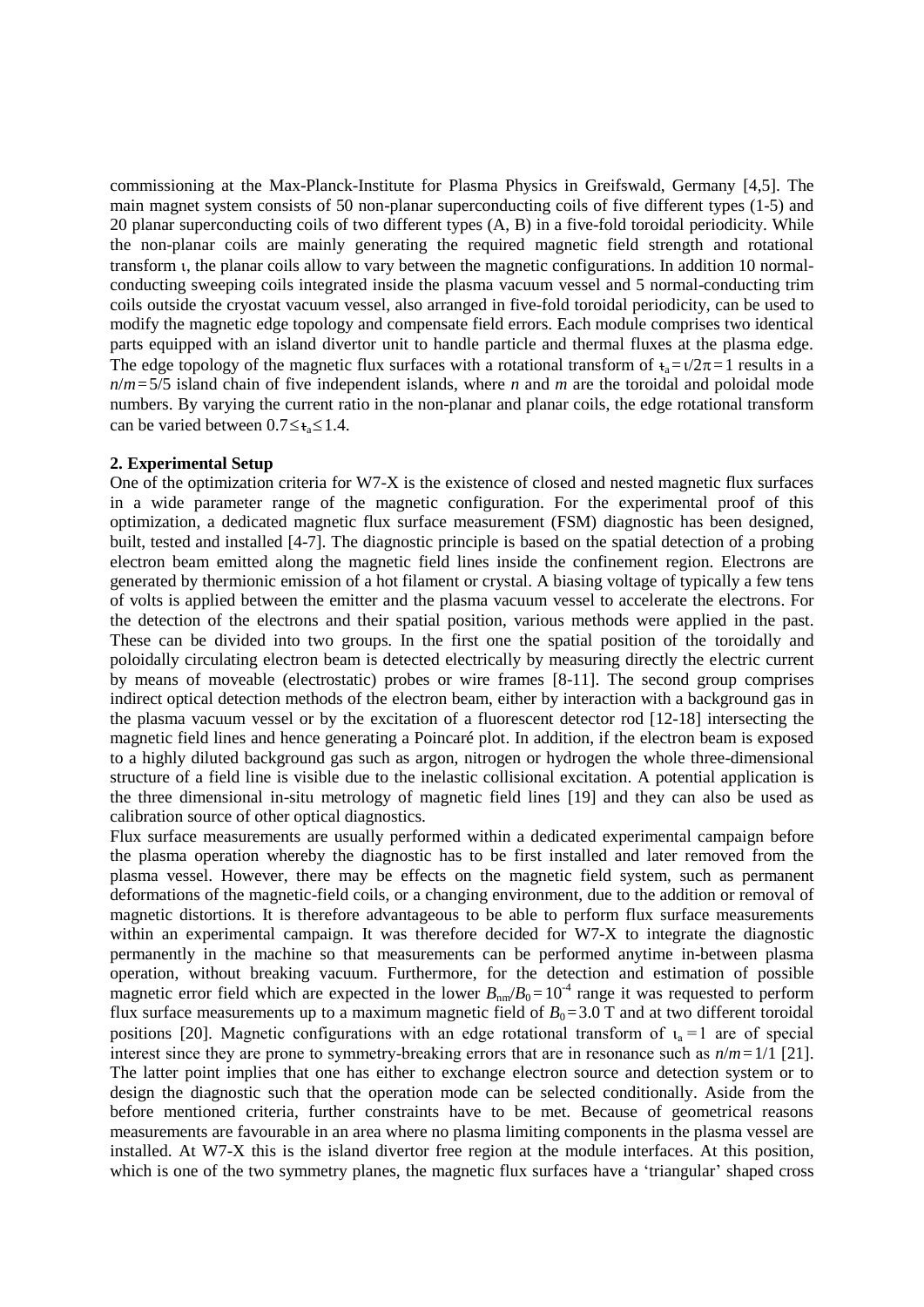section. The most suitable ports for the installation of such a diagnostic are the two so called AEV ports at every module interface. The ports are located on top and bottom of the plasma vessel and their port axes are directed to the same point in the centre of the plasma vessel at the so-called triangular plane at  $\varphi = -36^\circ$  and 108°. However, they are not aligned in a vertical plane but are tilted by 24° in toroidal and about 14° in poloidal direction towards the centre of the machine.



**Figure 1.** Cutaway drawing of the plasma vessel coloured in blue/brown with the three manipulators of the magnetic flux surface diagnostic at the ports AEV10, AEV30 and AEV51. In addition a single field line is shown in green.

For the integration of the flux surface diagnostic the ports AEV51 and AEV10 at the interface between module 5 and 1 ( $\varphi$ =-36°) and port AEV30 at the interface between module 2 and 3 ( $\varphi$ =108°) were chosen as shown in figure 1. By design the swivel plane for the rod detectors of the manipulators AEV51 and AEV10 is identical and can also be toroidally mapped onto the detection plane at AEV30.

## *2.1. Electron emitter and detector system*

The electron emitter is the central element of the diagnostic. The cross-section of the electron gun which includes the emitter has to be as small as possible in order to minimize the unavoidable shadowing effect that comes from the electron beam hitting the back side of the e-gun after some number of toroidal turns. Especially near the magnetic axis, the field line under observation may hit the back side of the gun after just one or a few toroidal transits, thus preventing a clear verification of closed flux surfaces. During the development of the W7-X FSM diagnostic, various design variations and emitter materials (tungsten filament vs.  $LaB<sub>6</sub>$  crystal) had been tested.  $LaB<sub>6</sub>$  delivers higher electron emissivity under ultra-high vacuum conditions than tungsten, and, due to the low work function, it can be operated at a lower temperature. This reduces the amount of stray light which is emitted from the cathode into the plasma vessel. In the Wendelstein Experiment in Greifswald für die Ausbildung (WEGA) stellarator such a crystal survived an experimental campaign that lasted a few tens of hours in total and performed not only under optimal ultra high vacuum conditions but also with nitrogen, argon and hydrogen as background gas. A modified commercial  $LaB<sub>6</sub>$  based emitter, originally foreseen for electron microscopy, was chosen. One of the integrated crystals has an emitting surface of about 0.4 mm in diameter at manipulator AEV30, a second one of 2.0 mm in diameter at manipulator AEV10. Both fit into the electron gun head made of a  $12 \times 2$  mm stainless steel tube. The emitters are electrically heated with a nominal power of about 10 W. The required wires for heating and biasing are housed inside the hollow aluminium tube that fixes the gun. The emitted electrons are accelerated between the negatively biased emitter and the gun housing, which is on torus potential. The electron beam can exit the gun parallel to the magnetic field lines through an orifice that is 4 mm in diameter. Electrons moving in the opposite direction are absorbed by the outer cylindrical shell which only has an orifice in one direction. The exit cone for the electrons of about  $\pm 30^{\circ}$  is large enough to cope with the varying orientation of the field lines depending on the local position and magnetic configuration.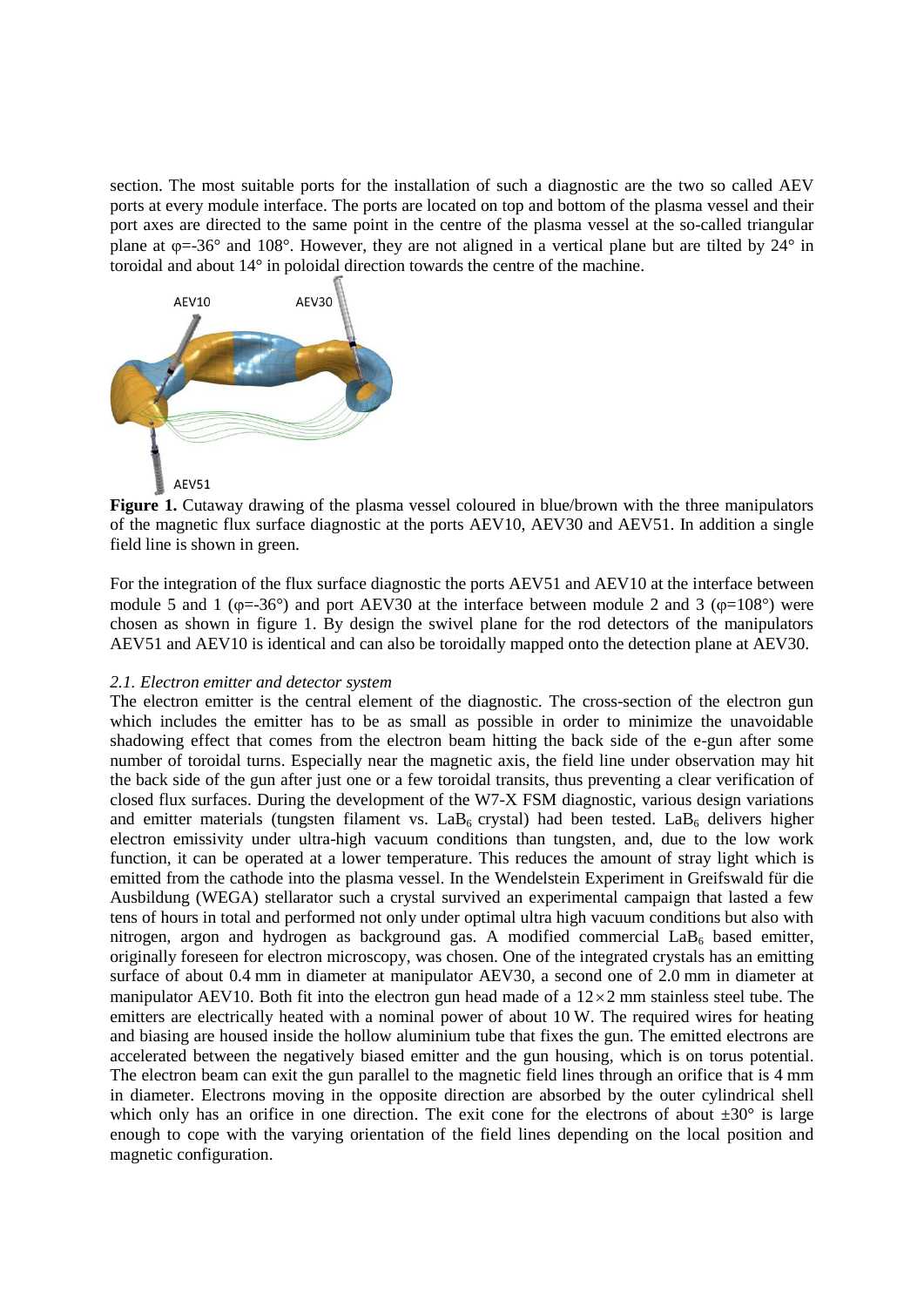## *2.2. Fluorescent detector*

Utilizing a fluorescent rod detector the electrons are imaged. The rod is made of a hollow  $10\times2$  mm aluminium tube with a total length of 883 mm including the electron gun and a fluorescent rod extension. The latter is situated beyond the electron gun and has an additional length of 94 mm and 3 mm in diameter. It is necessary for mapping the outer most flux surfaces and magnetic islands. The rod is fixed via a backlash-free joint to the manipulator and is covered with fluorescent ZnO:Zn (commercial product name P15 or P24) powder [22]. The cathodoluminescent material has a low electron induced activation energy of a few eV only. Due to short decay time of the material in the 10µs range no spatial smearing of the intersection points can be expected when moving the detector rod. The activated ZnO:Zn emits in the visible range with a maximum at a wavelength of about 500 nm corresponding to the maximum quantum efficiency of present-day camera sensor technology.

## *2.3. Manipulator*

For positioning of the electron gun and for swivelling the fluorescent rod detector two-axis manipulators are used. The rod can be driven in port-axial direction by *l*=1450 mm and the joint allows a pivotal angle of  $\alpha = \pm 70^{\circ}$  (compare to figure 2 (a)). During plasma operation the rod detector is completely retracted into the port behind a pneumatically driven shutter that protects against plasma and microwave stray radiation [20, 23]. Each manipulator moves a fluorescent rod that carries in addition an electron gun as shown in figure 2 (b). Thus each unit can either be operated as electron source or detector.



**Figure 2.** (a) Immersed manipulator components through opened shutter in W7-X plasma vessel. The fluorescent rod is rotated to the end position at  $\alpha = -70^{\circ}$ . The direction of motion of the rod is indicated by red coloured arrows. (b) Back side of the electron gun with rod extension, ceramic pieces and collection plate.

The manipulators are driven from outside the vacuum barrier by electric servo-motors, equipped with optical absolute encoders. The positioning of the electron gun is performed at a velocity of a few mm/s. The fluorescent rod is slowly rotated through the confinement region within 60 s to map the flux surface. The whole installation procedure was tested at a large vacuum tank at a port of nearly identical orientation as the on W7-X, and subsequent motion trials under vacuum conditions were performed. Three manipulators have been built and two of them have been integrated in ports AEV10 and AEV30. The third manipulator (for port AEV51) will be installed after the initial plasma operation phase (OP) 1.1. During the installation of the manipulators at W7-X the position of the electron gun and also the position and orientation of the plane defined by sweeping of the fluorescent rod were measured with respect to the global coordinate system utilizing an in-vessel laser tracker system. For this purpose the electron gun was replaced by a holder with three corner cubes [24]. The gathered information was included into the geometrical model description for the field line tracing calculations.

### *2.4. Observation and reference system*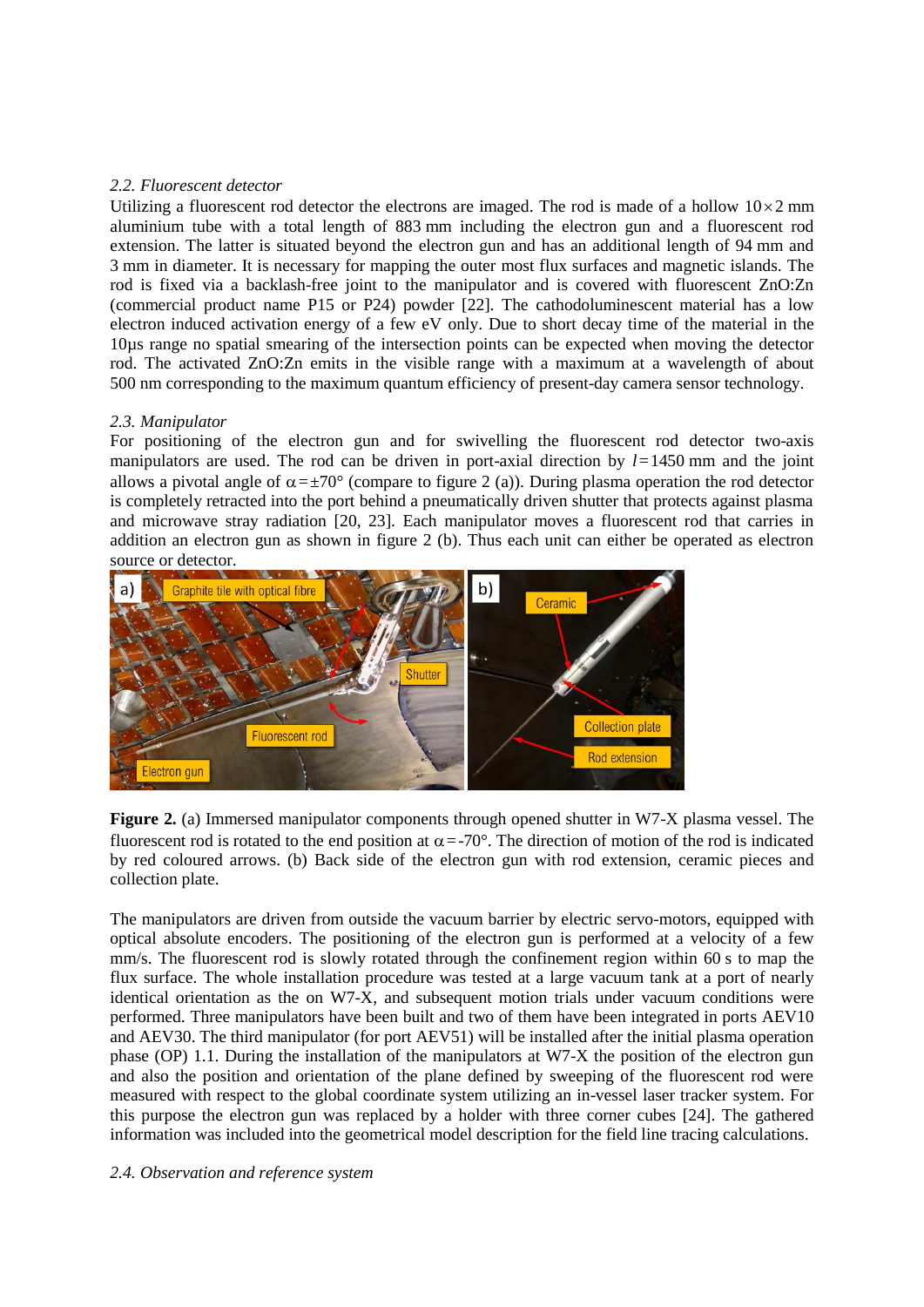The observation system for the fluorescent light detection is composed of a PCO PixelFly  $QE^{TM}$  grey scale cameras installed in the two tangential ports AEQ51 and AEQ21 looking at a distance of about 3.5 m nearly perpendicularly onto the detection plane of the manipulators. The charge coupled device (CCD) sensor has a resolution of  $1392 \times 1024$  pixels and a maximum quantum efficiency of about 65% in the visible range. The cameras are installed on the atmosphere side behind a vacuum window and can thus be easily replaced by the fast complementary metal-oxide-semiconductor (CMOS) based event detection intelligent camera (EDICAM) cameras foreseen for the observation during plasma operation [25]. The camera in port AEQ51, which is located in the vicinity of the 140 GHz electron cyclotron resonance (ECR) heating launcher system, is looking through a pinhole 5 mm in diameter that minimizes the microwave stray radiation onto the vacuum window and the camera system behind. In port AEQ21 the pinhole was omitted for OP 1.1 due to the expected reduced level of microwave stray radiation so that more light can be collected for this camera. Unless otherwise indicated, all further measurements presented were obtained at this position.

For scaling the images, and as a spatial calibration, an in-vessel reference system has been installed in both detection planes. Each one incorporates four copper-coated optical fibres of about 0.5 mm in diameter. The optical fibres are fixed on the first wall components and are inserted through pinholes in the graphite tiles, pointing towards the video camera. During the installation process, the exit position of the fibres was determined precisely by means of in-vessel metrology with an absolute precision of about 2 mm in the global W7-X coordinate system. The fibres are illuminated via an optical feedthrough flange by an external light emitting device (LED) light source.

Utilizing test images from the installed camera onto the reference system and the first wall components, the camera parameters such as the position, orientation, and the focal length have been determined after the pump out of the plasma vacuum vessel. With these parameter sets and additional images of the immersed manipulators their in-vessel position and orientation have been adapted with respect to the obtained metrology data during the installation process.

### *2.5. Control and data acquisition system*

The power electronics for the servomotors, the Programmable Logic Controller (PLC), a control personal computer (PC) and the power supplies for the electron guns as well as the LED light source of the reference system are integrated within two electronic cabinets outside the torus hall. The whole diagnostic can be remotely controlled from the W7-X control room by a software package developed by the W7-X control and data acquisition group (CODAC). Control and visualization of the position and status of the manipulators, the power supplies for the electron gun and the light source for the reference system is realized by Siemens PLC hardware (Simatic S7-400) and software. All data generated by the FSM are stored in the W7-X archive database. Access to the data is granted via web based interfaces and various programming languages.

#### *2.6. Magnetic Configuration*

The magnetic system was operational up to an average field on axis of  $B_0 = 2.5$  T which is the resonant value for second harmonic ECR heating at 140 GHz. However, due to technical constraints, a reversal of the current in the planar field coils was not possible before OP 1.1. Thus, not all planned magnetic configurations are accessible yet. During the initial plasma experiments in OP 1.1, a poloidal inboard limiter is installed in each of the five 'bean' shaped symmetry planes protecting the first wall components from conductive heat loads. However, this also means that the edge islands in the 'standard' configurations for *n*/*m*=4/5, 5/5 and 5/6 are not accessible. The inertially cooled graphite tiles will be replaced after this operation phase by the test divertor unit (TDU). For the limiter operation, a new magnetic configuration was developed, with several cm radial range of good flux surfaces inside the last closed flux surface (LCFS) but without large magnetic edge islands and stochastic regions [7]. For a central magnetic field of  $B_0 = 2.5$  T a current of  $I_{1.5} = 12.8$  kA in all nonplanar coils type 1-5 and a current of  $I_{A-B} = 5.0$  kA for the planar coils of type A and B has to be applied. The rotational transform with a central value of  $t_0$ =0.79 and  $t_a$ =0.87 at the plasma edge is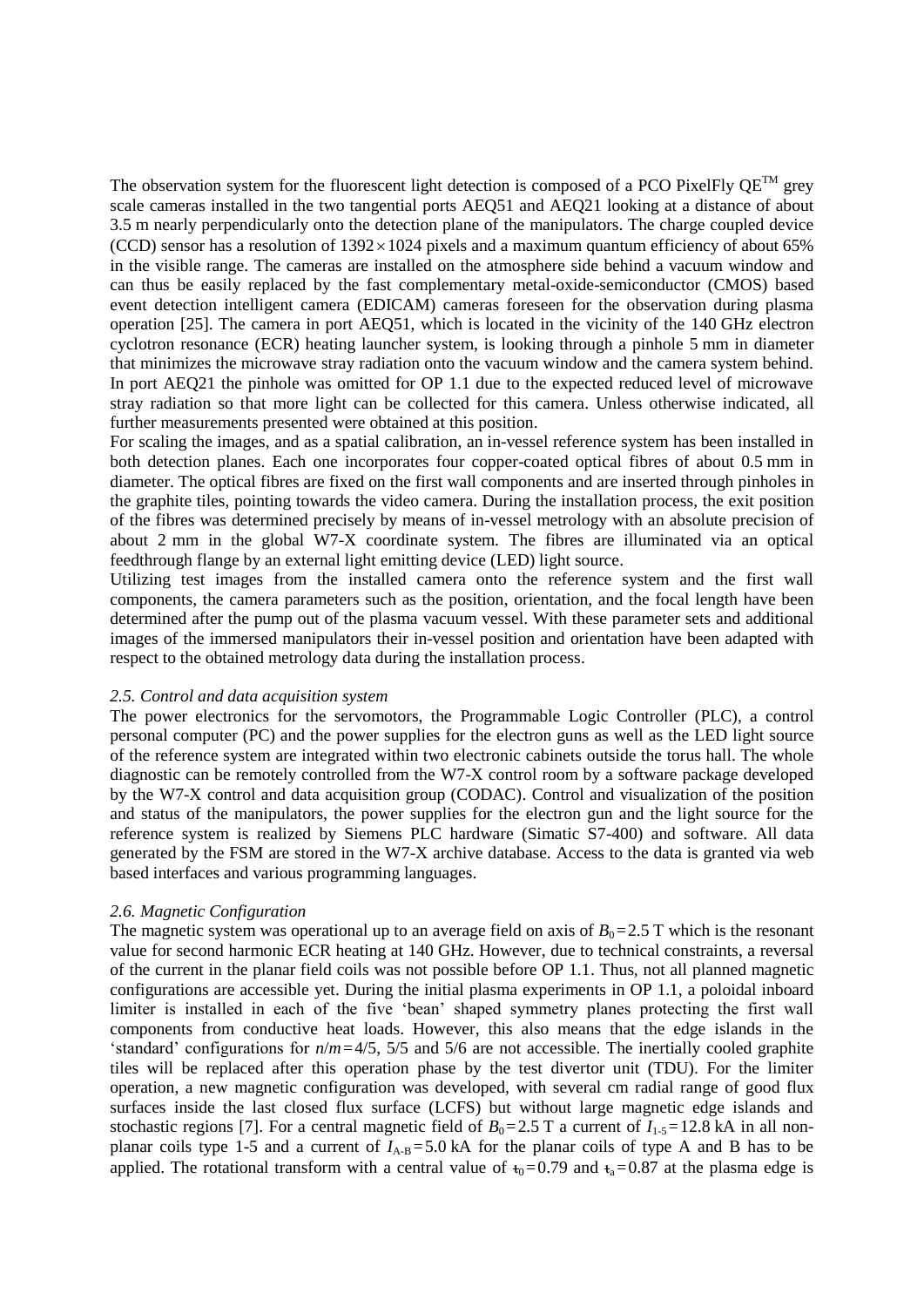lowered in contrast to the standard divertor configuration with an edge rotational transform of  $t_a = n/m = 5/5 = 1$ .



**Figure 3.** (a) Poincaré plot of the calculated OP 1.1 limiter configuration in the 'triangular' and 'bean' shaped symmetry plane with the limiter indicated. (b) Profile of the rotational transform for the OP 1.1 limiter configuration.

The reduced edge rotational transform makes the configuration relatively insensitive to low-order rational *n*, *m* error fields. Two low-order rational resonances for *n*/*m*=4/5 and *n*/*m* =5/6 are located deeper inside the confinement region as well as shown in figure 3. Since W7-X is designed to have a finite  $n=5$  component, but no  $n=4$  Fourier component to its magnetic field, an  $n/m=4/5$  island should not be present, but a prominent 5/6 island chain is expected (see figure 3 (a)). The position, shape and size of the 5/6 island chain and the absence a 4/5 island chain can be used as an experimental indication of the quality and accuracy of this magnetic configuration, as we will show in the following.

#### **3. First Results from Flux Surface Measurements**

The primary goal for the first flux surface measurement campaign was the experimental proof of the existence of closed and nested flux surfaces and the validation of the magnetic configuration foreseen for the OP 1.1 plasma operation.

The first measurements were performed during the commissioning of the superconducting magnet system [5]. At that time, the plasma vessel was closed and had been under vacuum for a few weeks but not yet baked so that a base pressure on the order of  $1 \times 10^{-6}$  mbar was reached. The residual gas spectrum was at the time dominated by water vapour. During preparatory works of the electron gun in manipulator AEV10, the first field line became visible as shown in figure 4. The fluorescent rod detector at manipulator AEV30 was not inserted into the plasma vessel at that time so that purely the magnetic field lines are visualized.



**Figure 4.** First light from a field line visualization (false colour) at W7-X.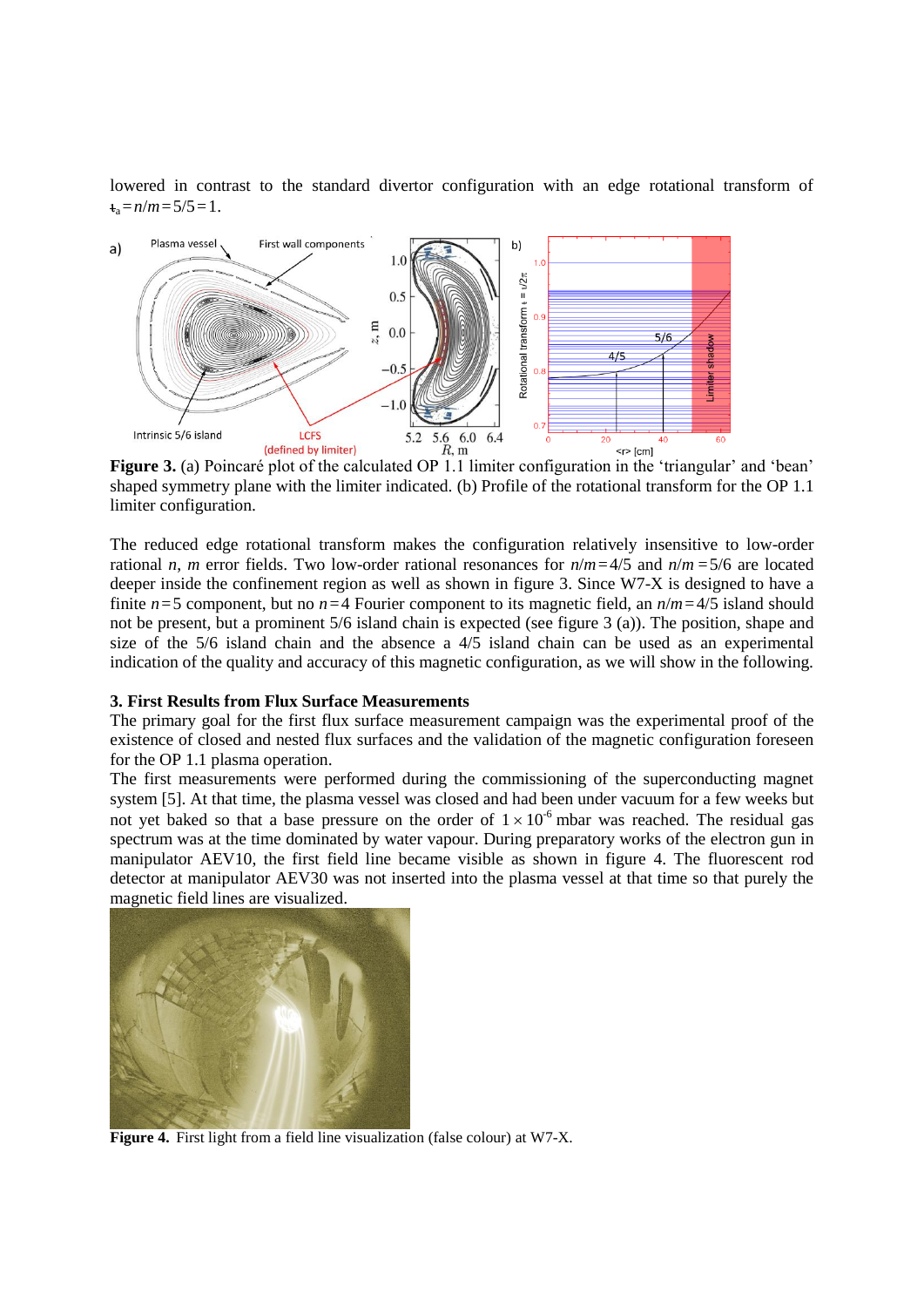Seven toroidal transits of the electron beam, corresponding to a length of about 250 m, are distinguishable with the camera in port AEQ21. The tangential observation of the field lines lets the anti-clockwise helical twist of the field lines, due to the rotational transform, become visible as well. The signal quality was enhanced by subtracting a background image and applying a nonlinear scale and a false colour table. Thus not only the field line but also the illuminated inner wall components and the ports are visible on the image. At an acceleration voltage of  $U_a = 50$  V an electron current of 0.25 mA inside the electron gun was measured. No additional gas source except the residual gas was present. The image was recorded with an exposure time of 65 s.

By reducing the acceleration voltage to  $U_a \leq 20$  V the excitation of the background gas could be reduced and the light emission due to interaction of the electron beam with the sweeping fluorescent rod starts to be dominating. With the given conditions the magnetic flux surfaces were recorded by changing the position of the electron gun at manipulator AEV10 with a step size of 2 cm and succeeding detection with the fluorescent rod detector at AEV30 again with an integration time of 65 s for the camera. An integrated flux surface of the configuration is obtained as shown in figure 5 for  $B_0=0.4$  T and  $B_0=1.9$  T by adding up the individual flux surfaces images from close to the magnetic axis to the LCFS. Good and nested flux surfaces could be detected without any stochastic regions or additional islands up to the LCFS is obtained for both cases. However, due to the presence of residual gas in the plasma vessel the number of distinguishable intersection points on a flux surface is limited to about 10 but the beam is smeared out over the whole surface. The finite size of the emission source leads due to the slightly varying rotational transform inside the beam cross section to an elliptical deformation of the initially circular emission cross section with increasing path length.



**Figure 5.** Magnetic flux surfaces for the OP 1.1 limiter configuration at  $B_0 = 0.4$  T (a) and  $B_0 = 1.9$  T (b) detected with the manipulator at the  $\varphi=108^\circ$  position. The electron beam was created with the LaB<sub>6</sub> crystal 2 mm in diameter installed in the manipulator at the  $\varphi = -36^\circ$  position.

At low magnetic field strength of  $B_0=0.4$  T, the magnetic surfaces appear thick and fuzzy as shown in figure 5(a). This is not an indication of stochastization of the field lines. Instead, we believe these are due to electrostatic effects. Charge accumulation of the emitted electrons can be excluded because the rods for positioning the electron gun and for the detection are grounded with respect to the plasma vessel. However, a short ceramic piece installed between the fluorescent rod and the electron gun as shown in figure 2(b) that allows an independent measurement of the electron current for the electron gun and the fluorescent rod may have been charged. In addition a small circular electrostatic plate for measuring the electron current when putting the electron gun emitter on the magnetic axis was mounted on the backside of the electron gun which was also electrically insulated by a ceramic tube from the rest of the electron gun. When the electron beam hits the ceramic pieces, the ceramic charges up negatively and thus shields itself from further electron flux. This negative charge electrostatically diffuses the electron beam via  $E \times B$  onto the adjacent flux surfaces, in much the same way that nonneutral plasmas in a stellarator are transported radially from one flux surface to another flux surface by the presence of internal ceramic rods that charge up negatively [26, 27]. It has also been found that the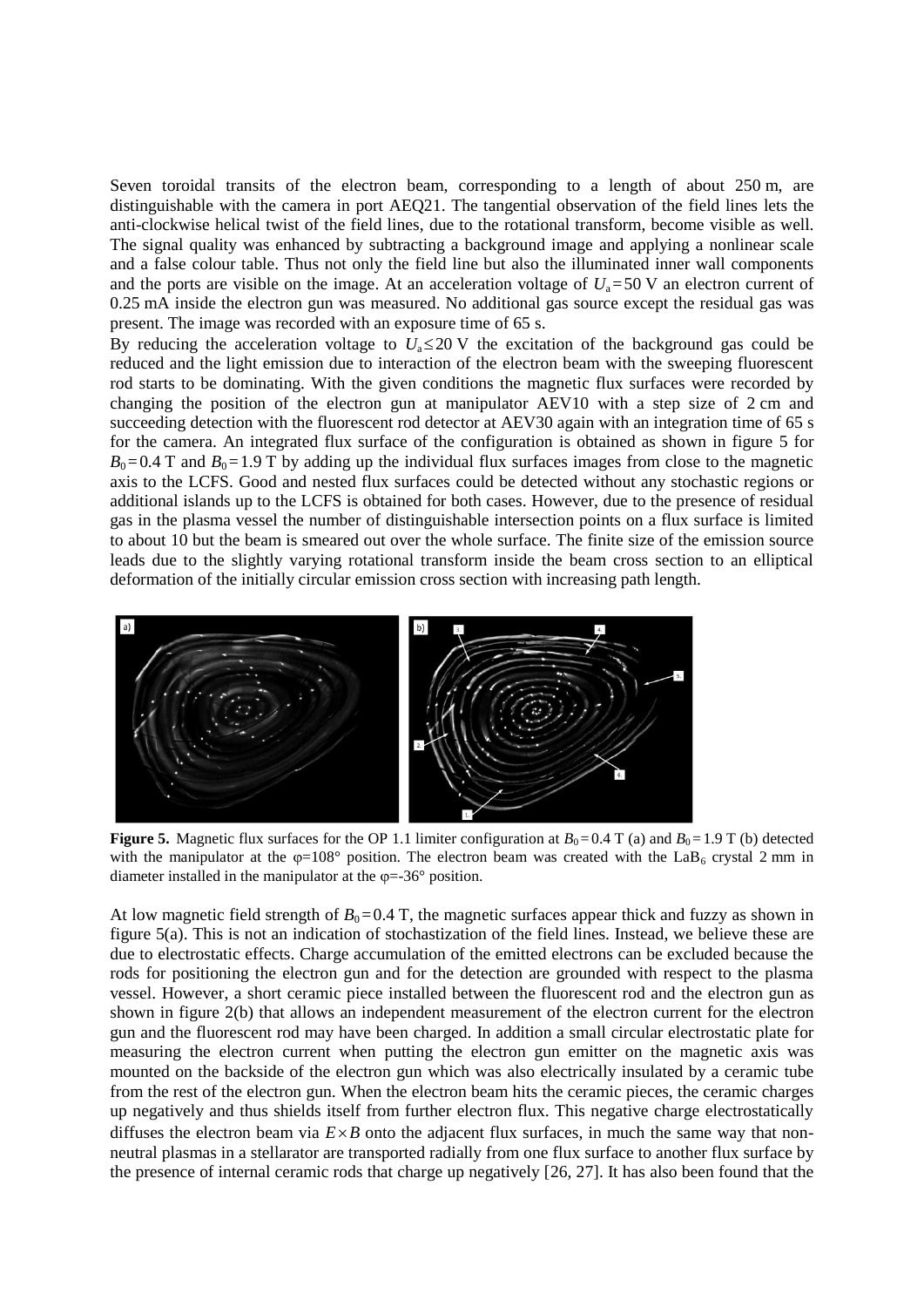presence of inserted ceramics prevent electron emitters from being accurately aligned to the same flux surface [28]. Space charge effects can occur both locally on the ceramic structures, and by the appearance of volumetric space charge, i.e. a pure electron plasma [26]. For future experiments, the ceramic pieces will be covered or removed with grounded conducting materials to avoid these effects. With the recorded position of the electron gun and the optimized parameters for the detection plane as input parameters numerical field line tracing simulations have been carried out.



**Figure 6.** Poincaré plot (a) of the measured and calculated flux surfaces for the OP 1.1 limiter configuration at  $B_0$ =1.9 T. Superposition of the 5/6 island chain (b) for a magnetic field strength  $B_0$  of 0.4 T (red), 1.9 T (blue) and 2.5 T (green).

Figure 6 (a) presents an overlay of the measured magnetic flux surfaces at a field of  $B_0=1.9$  T (white structures) and the result from the magnetic field line tracing (red dots). The position and shape of the measured flux surfaces from the centre up to the LCFS are in good agreement with the simulations when using the geometry data of the as-built geometry. The aforementioned low order rational island chain at a rotational transform at  $t = n/m = 5/6$  can be identified thus qualitatively confirming the iota profile for this configuration. From a finite element modelling analysis (FEA) of the electromagnetic forces of the coils, small but important elastic deformations of the non-planar coils are expected for the nine standard configurations as the magnetic field strength is increased. With increasing magnetic field the non-planar coils have the tendency to deform into a more planar geometry associated with a decrease of the poloidal field component, thus lowering iota. In the experiments this effect became evident for the OP 1.1 limiter configuration when increasing the magnetic field  $B_0$  from about 0.4 T to 2.5 T where a radial outward shift of the *n*/*m*=5/6 island chain by a few cm could be noticed as shown in figure  $6$  (b).



**Figure 7.** Variation of the rotational transform in dependence on the magnetic field strength and configuration. The measurements are indicated by the symbol ' $\cdot$ ', the results from FE analysis by ' $\star$ '.

Depending on the magnetic field strength and the magnetic configuration a decrease of the rotational transform of about  $|\delta t|$  ~2% for a magnetic field of  $B_0$ =2.5 T as shown in figure 6 was estimated for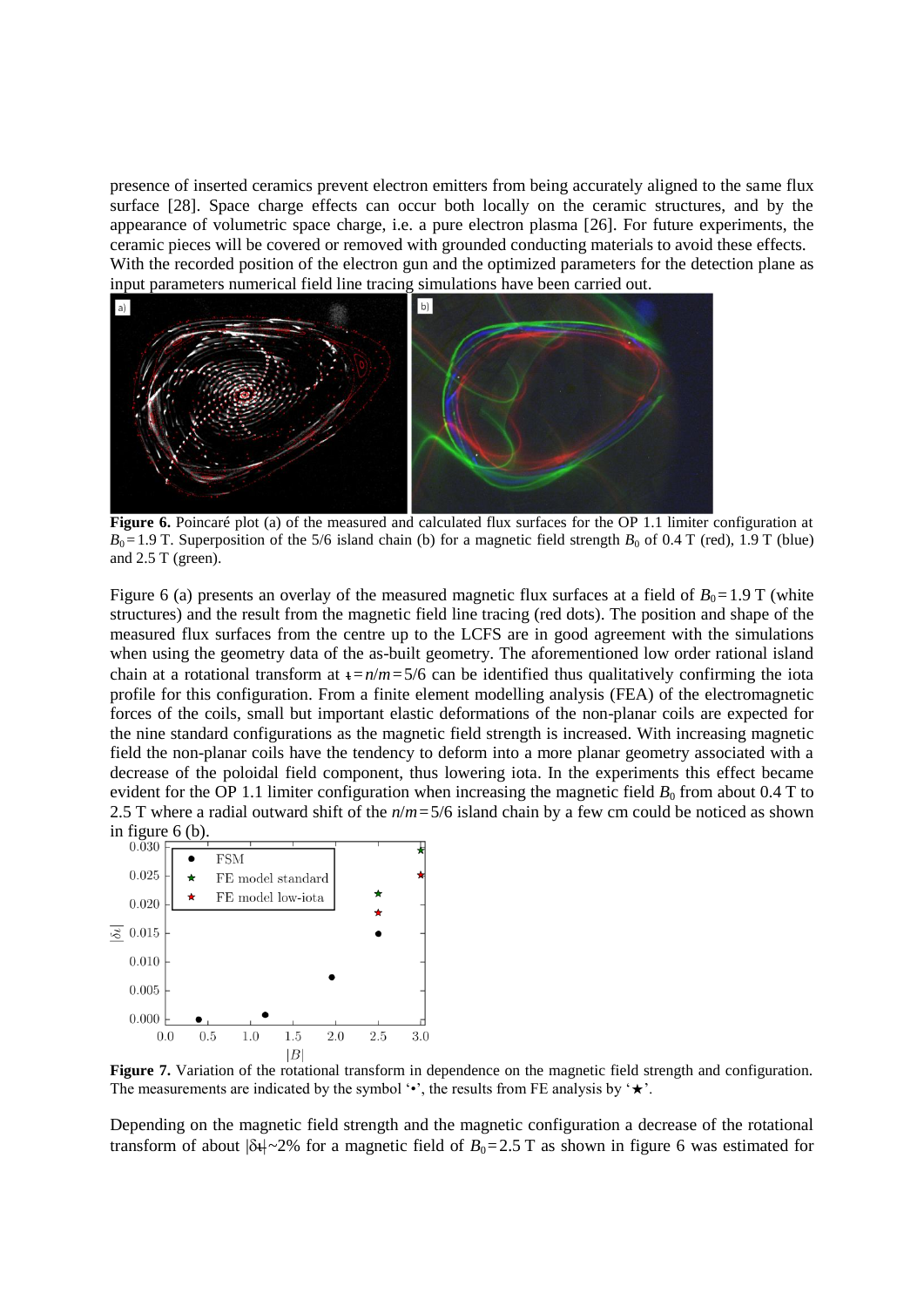the magnetic 'standard' and 'low iota' configuration which have similar coil current ratios as the OP 1.1 limiter configuration.

However, for the new OP1.1 limiter configuration the FEA simulations still have to be performed. Instead the effect has been simulated by varying the current in the planar field coils while keeping the current in the non-planar coils fixed until a best fit in the position between the experimental and calculated intersection points was reached. The resulting decrease in rotational transform for the OP 1.1 limiter configuration was about  $|\delta_t|=1.5\%$  as shown in figure 7. For a more accurate comparison it is planned to repeat in a next step the field line tracing simulations with modified geometrical coil sets including the predicted deformation based on the FEA results.



**Figure 8.** Field line visualization in residual gas for the 'standard' divertor configuration versus the magnetic field strength for a fixed electron emitter position. The poloidal angle between the first and second toroidal transits of the beam labelled with '1.' and '2.' is increasing with increasing field strength. The emitted electron current was about 0.5mA.

The effect of decreasing rotational transform in dependence on the magnetic field strength was also detected for other magnetic configurations. In figure 8, the visualized magnetic field lines for a fixed emitter position are shown for the 'standard' configuration, which has current in the non-planar coils only. It is clearly noticeable that the poloidal angular separation between the successive toroidal transits of the beam is increasing with increasing magnetic field strength. Since iota is slightly below 1 in this configuration, this indicates that the rotational transform is decreasing. Thus, the field line visualizations also confirm that the non-planar field coils exhibit a small elastic deformation in the presence of the magnetic field.

### **4. Summary and Outlook**

For the vacuum flux surface measurements at W7-X a special diagnostic has been set up, based on the electron beam technique and an optical detection system. The positioning and movement of the electron beam and the detector are realized by remotely controlled manipulators. All data generated by the diagnostic are stored in the W7-X archive database and can be accessed via various interfaces.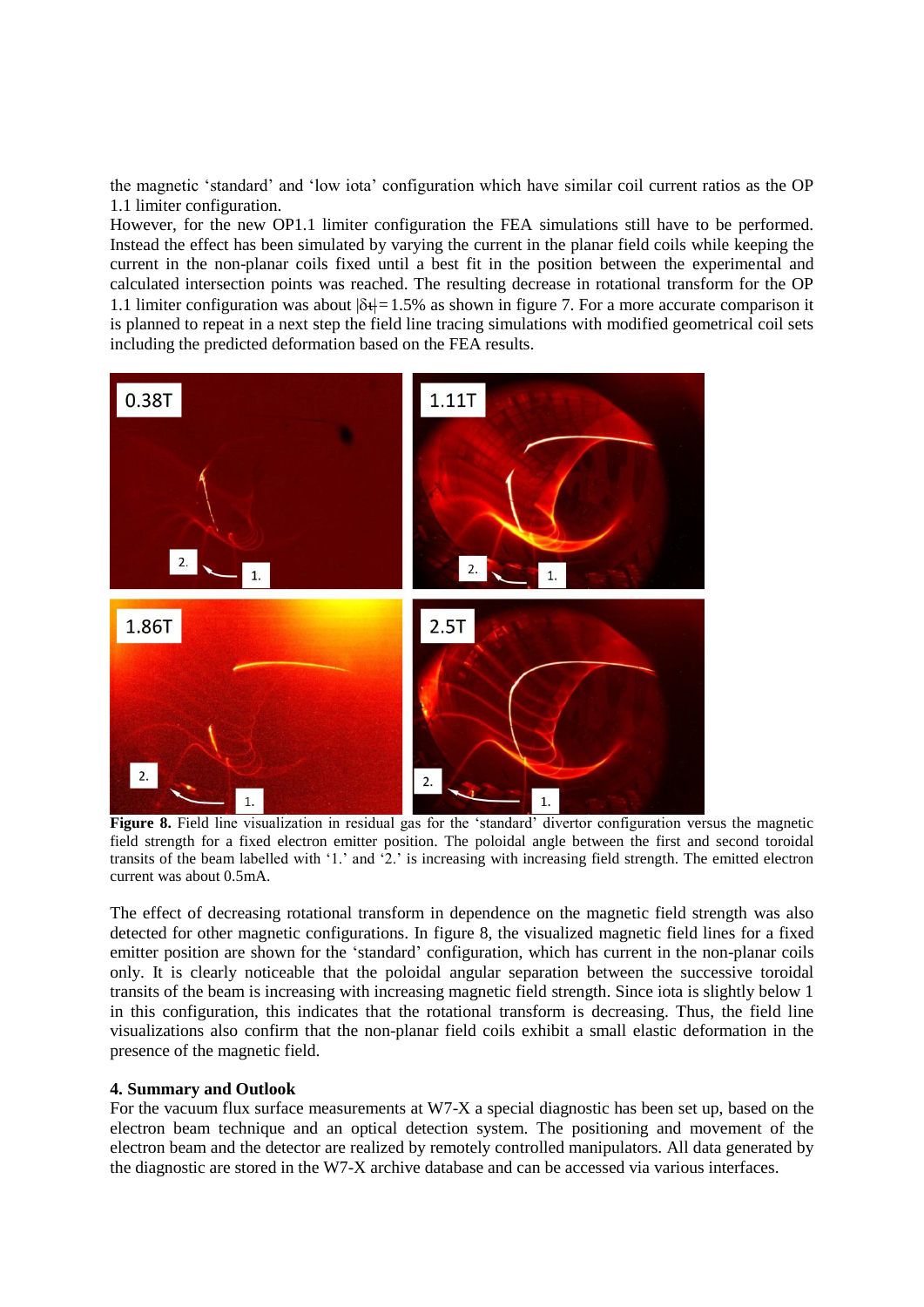The initial results of the magnetic flux surface measurements confirm to the full extent the high expectations on the magnet system of W7-X. Good closed and nested flux surfaces were detected for various magnetic configurations and field strengths. The design features of the OP 1.1 limiter configuration dedicated for the initial plasma operation have been confirmed. The position, size and symmetry of the intrinsic  $n/m = 5/6$  island chain was detected as well. No indications of significant magnetic field errors have been found so far. The expected elastic deformation of the non-planar field coils and the associated decrease of the rotational transform could be quantitatively verified as well. Further measurements are planned during OP 1.1 but also during the following operation phases when the third manipulator will also be operated. A detailed analysis is planned taking the slight geometry changes due to elastic deformations of the non-planar field coils into account for the OP1.1

## **Acknowledgments**

configuration.

The authors gratefully acknowledge the work of the designers, engineers and technicians P. Lewioda, T. Bergmann, T. Broszat, D. Chauvin, K. Egorov, H. Greve, P. Grodzki, A. John, R. Laube, F. Kunkel, M. Köppen, P. Scholz, M. Schülke, H. Viebke, T. Xu as well as the manufacturing, assembly and CoDaC teams of Wendelstein 7-X.

This work has been carried out within the framework of the EUROfusion Consortium and has received funding from the Euratom research and training programme 2014-2018 under grant agreement No 633053. The views and opinions expressed herein do not necessarily reflect those of the European Commission.

### **References**

- [1] Beidler C D et al 1990 *Fusion Technol*. **17** 148
- [2] Wobig H 1993 *Plasma Phys. Control. Fusion* **35** 903-17
- [3] Nührenberg J et al 1995 *Trans Fusion Technol*. **27** 71
- [4] Bosch H S et al 2014 *IEEE Trans. Plasma Sci*. **42** 432
- [5] Risse K et al 2016 Wendelstein 7-X commissioning of the superconducting magnet system, *IEEE Trans. Appl. Supercond.* **26** 4202004
- [6] König R et al 2015 *JINST* **10** P10002
- [7] Pedersen T S et al 2015 *Nucl. Fusion* **55** 126001
- [8] Berezhetskii M S, Grebenshchikov S E, Popryadukhin A P, Shpigel' I S 1962 *Sov. Phys.- Tech. Phys*. **10**, 1662 (Berezhetskii M S, Grebenshchikov S E, Popryadukhin A P, Shpigel' I S 1965 *Zh. Tekh. Fiz.* **35** 2167)
- [9] Sinclair R M, Hosea J C and Sheffield G V 1970 *Rev. Sci. Instrum.* **41** 1552-9
- [10] Lin H et al 1995 *Rev. Sci. Instrum.* **66** 464-6
- [11] Kumar S T A, Blackwell B D, and Harris J H 2007 *Rev. Sci. Instrum.* **78** 013501
- [12] Colchin R J et al 1989 *Rev. Sci. Instrum.* **60** 2680-9
- [13] Lesnyakov G G et al 1992 *Nucl. Fusion* **32** 2157-76
- [14] Jaenicke R, Ascasibar E, Grigull P, Lakicevic I, Weller A and Zippe M 1993 *Nucl. Fusion* **33** 687-704
- [15] Ascasibar E, Qin J and Lopez-Fraguas A 1998 *J. Plasma Fusion Res.* **1** 183-6
- [16] Pedersen T S, Kremer J P, Lefrancois R G, Marksteiner Q, Sarasola X and Ahmad N. 2006 *Phys. Plasmas* **13** 012502
- [17] Otte M et al 2008 *AIP Conf. Proc.* **993** 3-10
- [18] Morisaki T, Shoji M, Masuzaki S, Sakakibara S, Yamada H, Komori A and LHD Experiment Group 2010 *Fusion Sci. Technol.* **58** 465-70
- [19] Drewelow P, Bräuer T, Otte M, Wager F 2009 *Rev. Sci. Instrum.* **80** 123501
- [20] Bosch H S et al 2013 *Nucl. Fusion* **53** 126001
- [21] Andreeva T, Bräuer T, Endler M, Kißlinger J and v. Toussaint U 2009 *Fusion Eng. Des.* **84** 408-12